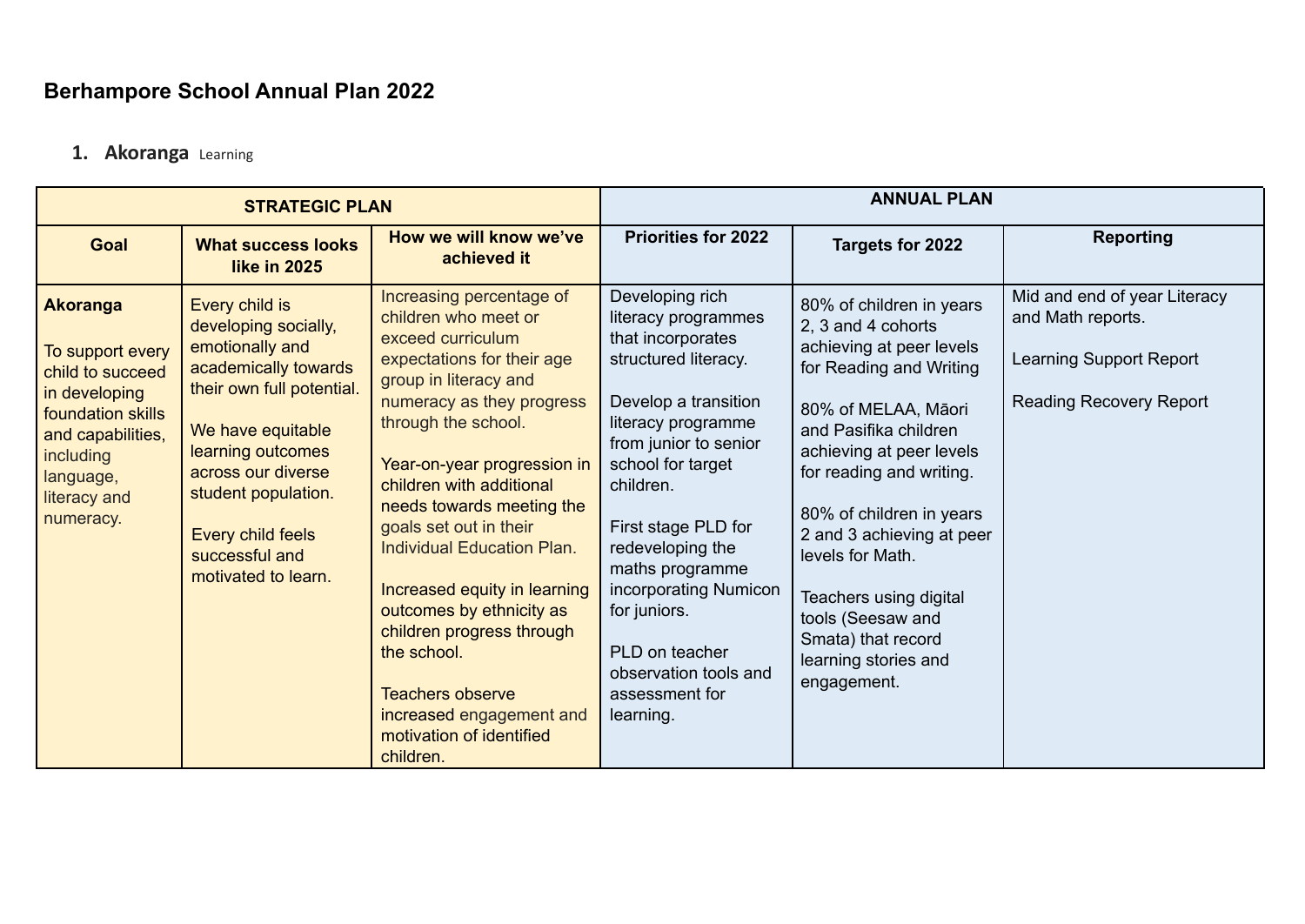#### **2. Hauora** Wellbeing

| <b>STRATEGIC PLAN</b>                                                                                     |                                                                                                                                                                                                                                                                                                                                                                                      |                                                                                                                                                                                                                                                                                                                                                                                                                      |                                                               | <b>ANNUAL PLAN</b>                                                                                                                                                                                                                                                                                                                                                                                                           |                                                                                                                                                                                                                                                                                                                                                                                                                                                                             |                                                                                                                                                                                                                                             |  |  |
|-----------------------------------------------------------------------------------------------------------|--------------------------------------------------------------------------------------------------------------------------------------------------------------------------------------------------------------------------------------------------------------------------------------------------------------------------------------------------------------------------------------|----------------------------------------------------------------------------------------------------------------------------------------------------------------------------------------------------------------------------------------------------------------------------------------------------------------------------------------------------------------------------------------------------------------------|---------------------------------------------------------------|------------------------------------------------------------------------------------------------------------------------------------------------------------------------------------------------------------------------------------------------------------------------------------------------------------------------------------------------------------------------------------------------------------------------------|-----------------------------------------------------------------------------------------------------------------------------------------------------------------------------------------------------------------------------------------------------------------------------------------------------------------------------------------------------------------------------------------------------------------------------------------------------------------------------|---------------------------------------------------------------------------------------------------------------------------------------------------------------------------------------------------------------------------------------------|--|--|
| Goal                                                                                                      | <b>What success</b><br>looks like in 2025                                                                                                                                                                                                                                                                                                                                            | <b>How we will know</b><br>we've achieved it                                                                                                                                                                                                                                                                                                                                                                         |                                                               | <b>Priorities for 2022</b>                                                                                                                                                                                                                                                                                                                                                                                                   | <b>Targets for 2022</b>                                                                                                                                                                                                                                                                                                                                                                                                                                                     | <b>Reporting</b>                                                                                                                                                                                                                            |  |  |
| <b>Hauora</b><br>To protect and<br>promote the<br>wellbeing of<br>our school<br>community<br>[NELPS 1, 3] | <b>Staff and children</b><br>feel safe to be<br>themselves and<br>have a sense of<br>belonging.<br>The skills,<br>knowledge, and<br>expertise that<br>teachers and TAs<br>contribute are valued<br>and supported.<br><b>Teachers and TAs</b><br>feel appropriately<br>equipped to meet<br>the diverse learning<br>needs of our children<br>in a sustainable way.<br>We have a strong | The cultural practices<br>and identity of children<br>and staff are<br>consistently reflected in<br>school life.<br>Year on year<br>improvements in<br>wellbeing survey<br>results.<br>Exit interviews indicate<br>that staff leave<br><b>Berhampore School</b><br>satisfied with their<br>professional working<br>life.<br><b>Teachers have access</b><br>to high quality, regular<br>and impactful<br>professional | ${\bf S}$<br>$\mathbf C$<br>H<br>$\mathbf{o}$<br>$\mathbf{o}$ | <b>Professional Development</b><br>Priorities:<br>Zones of Regulation as<br>$\bullet$<br>a whole school<br>wellbeing strategy<br>Cultural competencies<br>$\bullet$<br>Assessment for<br>Learning<br>Manage staff workload for<br>sustainability and emphasis on<br>work/life satisfaction.<br>Socialise the school behaviour<br>processes within the school<br>community.<br>Implement peer mediation in<br>the playground. | Children knowing emotional<br>zones and regulation strategies.<br>Staff defined cultural<br>competencies.<br>Learning informed by teacher's<br>observations for assessment.<br>Teachers reporting positive<br>engagement with workload,<br>supports for high needs children<br>and boundaries ensuring<br>personal life.<br>Parents understand the school<br>behaviour processes.<br>Wellbeing survey shows an<br>increase in children agreeing they<br>feel safe at school | <b>NZCER</b><br><b>Wellbeing Survey</b><br>PB4L Annual<br><b>SET Report</b><br><b>RTLB PLD</b><br>impact data<br>Milestone reports<br>for centrally<br>funded PLD<br>Principal's report<br>on teacher<br>feedback<br>meetings each<br>term. |  |  |
|                                                                                                           | school culture<br>around positive<br>mentoring.<br>behaviour for staff<br>and children.                                                                                                                                                                                                                                                                                              | development and/or<br>Staff, whānau and<br>children are confident<br>that school processes<br>are effective at reducing<br>and addressing harmful<br>behaviours at school.                                                                                                                                                                                                                                           | B<br>$\mathbf O$<br>A<br>$\mathsf{R}$<br>D                    | Board to formalise a Diversity<br>and Inclusion committee and<br>finalise and implement its work<br>plan.                                                                                                                                                                                                                                                                                                                    | Board understands Inclusion<br>Policy<br>Developing an understanding of<br>the practices in the school that<br>support culture and identity of the<br>children and staff.                                                                                                                                                                                                                                                                                                   | Diversity and<br>Inclusion<br>committee:<br>- terms of<br>reference<br>Workplan                                                                                                                                                             |  |  |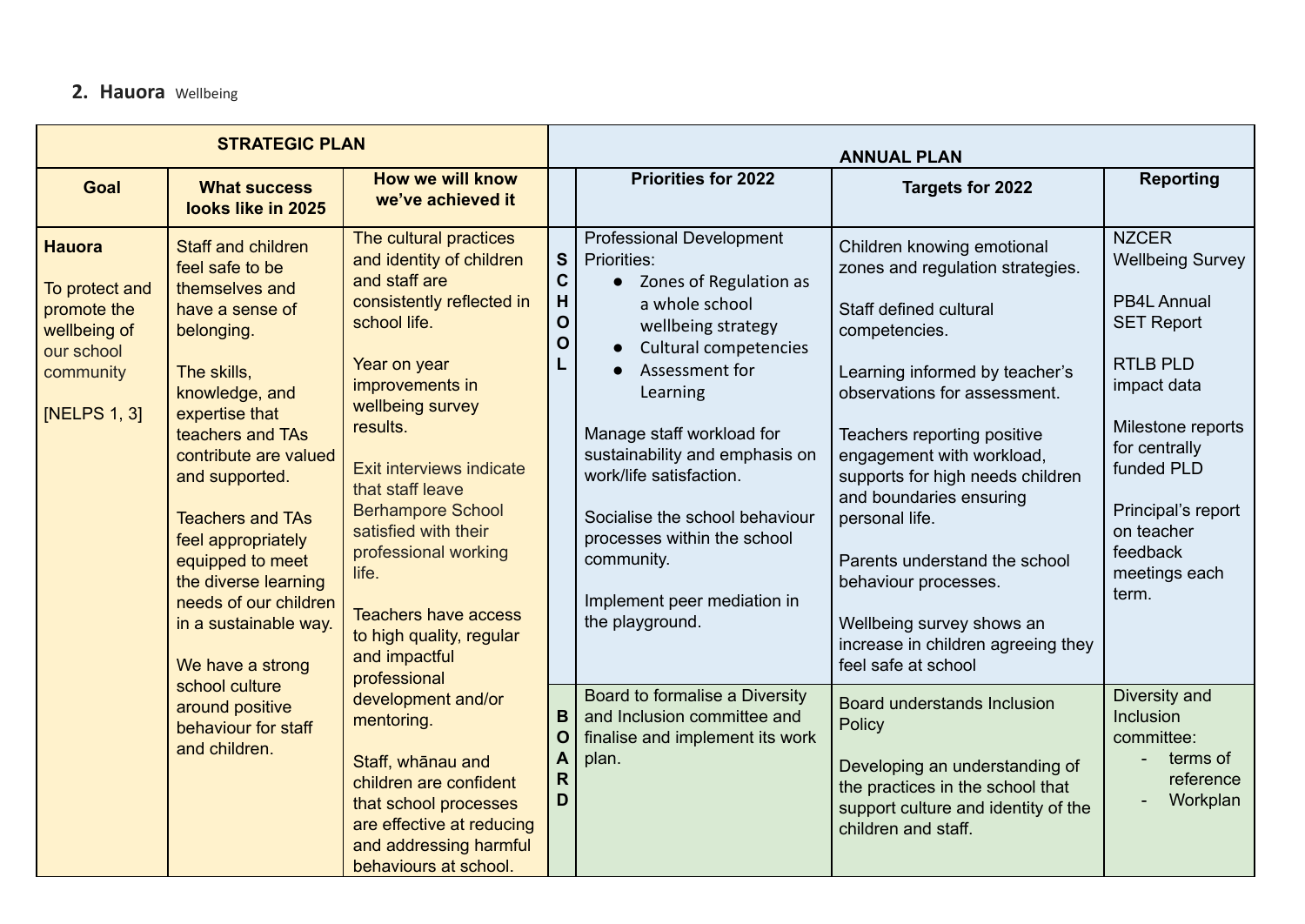### **3. Te Ao Māori** <sup>M</sup>āori World View

| <b>STRATEGIC PLAN</b>                                                          |                                                                                                                                                                                                                                                                                                                          |                                                                                                                                                                                                                                                                                                                                                                                                               |                                                     | <b>ANNUAL PLAN</b>                                                                                                                                                                                                                                         |                                                                                                                                                                                                                                                                          |                                                                                                                |  |
|--------------------------------------------------------------------------------|--------------------------------------------------------------------------------------------------------------------------------------------------------------------------------------------------------------------------------------------------------------------------------------------------------------------------|---------------------------------------------------------------------------------------------------------------------------------------------------------------------------------------------------------------------------------------------------------------------------------------------------------------------------------------------------------------------------------------------------------------|-----------------------------------------------------|------------------------------------------------------------------------------------------------------------------------------------------------------------------------------------------------------------------------------------------------------------|--------------------------------------------------------------------------------------------------------------------------------------------------------------------------------------------------------------------------------------------------------------------------|----------------------------------------------------------------------------------------------------------------|--|
| Goal                                                                           | <b>What success</b><br>looks like in 2025                                                                                                                                                                                                                                                                                | How we will know we've<br>achieved it                                                                                                                                                                                                                                                                                                                                                                         |                                                     | <b>Priorities for 2022</b>                                                                                                                                                                                                                                 | <b>Targets for 2022</b>                                                                                                                                                                                                                                                  | <b>Reporting</b>                                                                                               |  |
| Te Ao Māori<br>To deepen our<br>connection with<br>Te Ao Māori<br>[NELPS: 3,5] | Staff and children<br>learn and practice<br>tikanga and use Te<br>Reo increasingly<br>during the school<br>day.<br>We connect to the<br>aspirations of Te Ati<br>Awa through<br>immersive<br>experiences in Te Ao<br>Māori.<br>Whanau Māori are<br>better represented in<br>school governance<br>and<br>decision-making. | Attain Level 4b of Te Reo<br><b>Māori Learning and</b><br>associated operational<br>funding.<br>Staff and children are<br>confident observing<br>tikanga as part of their<br>life.<br>Staff, children and Board<br>members have increased<br>experience of Te Ao<br>Māori in a variety of<br>settings.<br><b>Board consistently</b><br>includes representation<br>by Māori from the 2022<br>election onwards. | S<br>$\mathbf C$<br>H<br>$\mathbf O$<br>$\mathbf O$ | PLD for korero o te reo<br>Māori and waiata for staff.<br>Kura Ahurea Year 2<br>Connecting PLD on<br><b>Cultural Competencies to</b><br>Te Āti Awa histories.<br>Celebration of new public<br>holiday Matariki                                             | Staff are confident in using<br>kupu, rerenga and waiata<br>consistently in learning.<br>Staff will understand and<br>use Purakau o Te Āti Awa<br>in their children's learning.<br>Interactive hangi<br>experience for all children<br>at Matariki.                      | Te Ao Māori Report<br>Term <sub>3</sub>                                                                        |  |
|                                                                                |                                                                                                                                                                                                                                                                                                                          |                                                                                                                                                                                                                                                                                                                                                                                                               | B<br>$\mathbf O$<br>A<br>$\mathsf{R}$<br>D          | Complete Hautū<br>self-review assessment<br>and planning tool for<br>Boards and begin to<br>implement priority actions<br>Reinvigoration of Te Ata<br>Kura whānau group<br><b>Board induction includes</b><br>completing NZSTA Te<br>Tiriti o Waitangi 1&2 | Board are aware of current<br>cultural awareness<br>capability, and have a plan<br>of action on how to<br>improve.<br>Māori representation on the<br>board after the 2022<br>elections.<br>All board members<br>complete NZSTA Te Tiriti o<br>Waitangi 1 & 2 by end 2022 | Hāutu self-review<br>assessment<br>Documented plan<br>published<br><b>Board members</b><br>confirm completion. |  |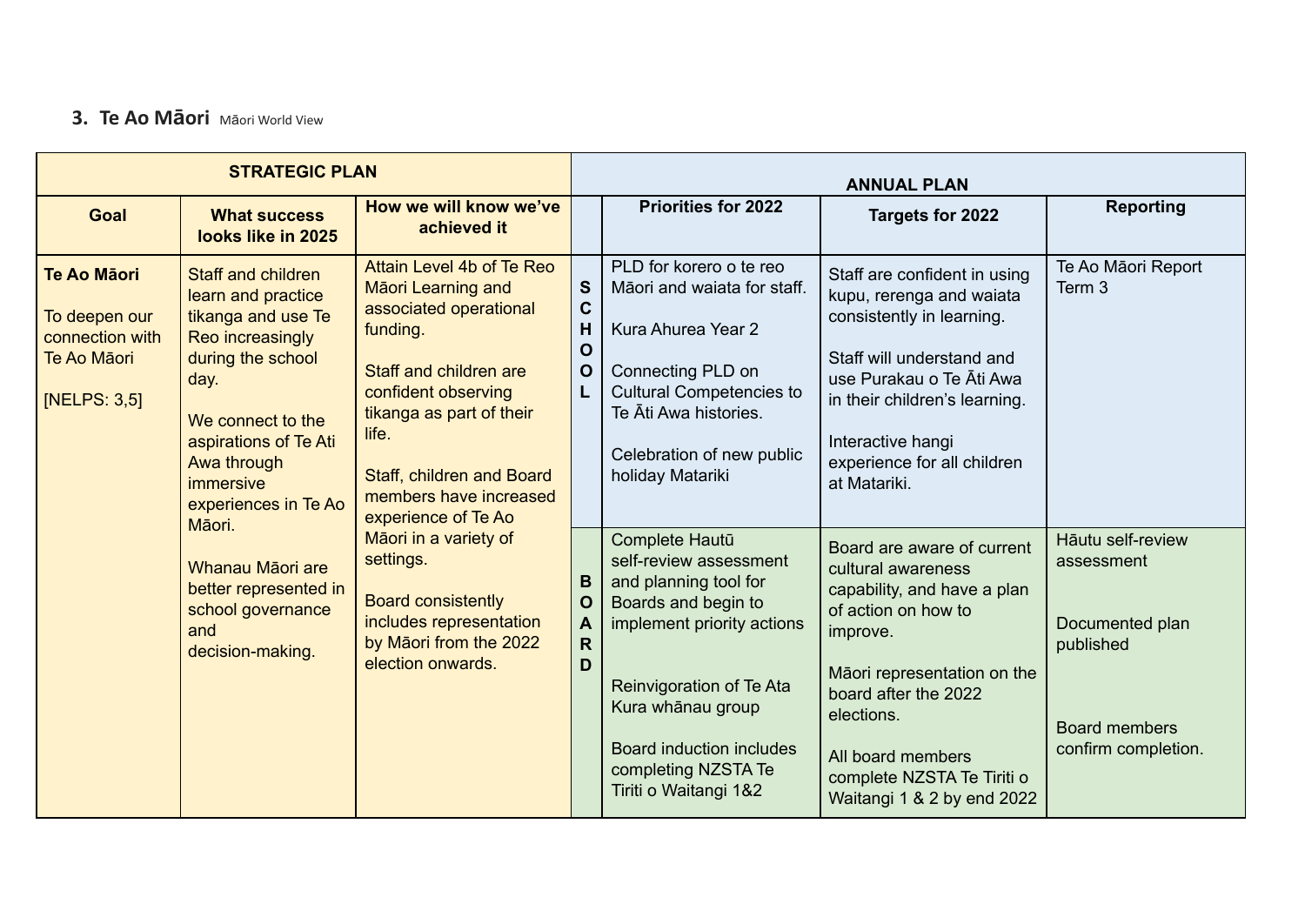# **4. Mahi tahi** Working Together

|                                                                                                                     | <b>STRATEGIC PLAN</b>                                                                                                                                                                                                                                                                                                                                                                                                                                                             |                                                                                                                                                                                                                                                                                                                                                                                                                                                                                                                                                                                                                                                                                                                                  | <b>ANNUAL PLAN</b>                                                                                                                                                                                                                                                                                                                                                                                                                                         |                                                                                                                                                                                                                                                                                                                                                |                                                                                                                                                                                                                                                                            |  |
|---------------------------------------------------------------------------------------------------------------------|-----------------------------------------------------------------------------------------------------------------------------------------------------------------------------------------------------------------------------------------------------------------------------------------------------------------------------------------------------------------------------------------------------------------------------------------------------------------------------------|----------------------------------------------------------------------------------------------------------------------------------------------------------------------------------------------------------------------------------------------------------------------------------------------------------------------------------------------------------------------------------------------------------------------------------------------------------------------------------------------------------------------------------------------------------------------------------------------------------------------------------------------------------------------------------------------------------------------------------|------------------------------------------------------------------------------------------------------------------------------------------------------------------------------------------------------------------------------------------------------------------------------------------------------------------------------------------------------------------------------------------------------------------------------------------------------------|------------------------------------------------------------------------------------------------------------------------------------------------------------------------------------------------------------------------------------------------------------------------------------------------------------------------------------------------|----------------------------------------------------------------------------------------------------------------------------------------------------------------------------------------------------------------------------------------------------------------------------|--|
| <b>Goal</b>                                                                                                         | <b>What success looks</b><br><b>like in 2025</b>                                                                                                                                                                                                                                                                                                                                                                                                                                  | How we will know we've achieved it                                                                                                                                                                                                                                                                                                                                                                                                                                                                                                                                                                                                                                                                                               | <b>Priorities for 2022</b>                                                                                                                                                                                                                                                                                                                                                                                                                                 | <b>Targets for 2022</b>                                                                                                                                                                                                                                                                                                                        | <b>Reporting</b>                                                                                                                                                                                                                                                           |  |
| <b>Mahi tahi</b><br>To foster<br>collaboration<br>within and<br>between staff<br>and the<br>community<br>[NELPS, 2] | <b>Relationships within</b><br>and between staff and<br>the community are<br>mutually respectful<br>and characterised by<br>active listening,<br>transparency and<br>trust.<br>School<br>communications are<br>streamlined and<br>sustainable for staff<br>and families.<br>Coherence in teaching<br>practice across the<br>school.<br>Coherence in<br>collaboration between<br>teachers and TAs.<br>The school is fully<br>supported by an<br>engaged parent/carer<br>community. | Input is sought from key stakeholders<br>when we make changes to our school.<br>Twice-yearly student reports meet the<br>needs of whanau in communicating<br>literacy, numeracy and<br>competency-based progress of<br>children.<br>The method of teaching (pedagogy)<br>and teaching practices (methodology)<br>in the local curriculum is observable in<br>all classrooms.<br>Teachers and TAs work as a team and<br>this is reflected in children's learning.<br>Greater number of community<br>volunteers actively engaged to support<br>the school.<br>Profile of volunteers increasingly reflect<br>our diverse school community.<br>Welcoming onboarding experience for<br>new families, particularly at new<br>entrants. | Key stakeholders are<br>included in change<br>processes, where<br>appropriate.<br>PLD for teachers on<br>writing narrative<br>learning stories with<br>whanau in mind<br>Use of PLD to align<br>the local curriculum<br>throughout the school<br>Develop new ways for<br>parents to support<br>learning<br>Review the welcome<br>to school processes<br>that includes new<br>entrant teachers,<br><b>Learning Support</b><br>Coordinator and<br>principal. | Parents are informed<br>and understand key<br>changes that arise<br>e.g. COVID measures<br>Whanau satisfaction<br>with the reporting<br>narrative from<br>teachers<br>Continuity observed<br>across the school in<br>the delivery of the<br>local curriculum<br>Parent feedback<br>reflects a positive<br>experience with<br>school transition | School app<br>Korero<br>Facebook<br>Principal's report<br>Report on collation of<br>feedback on children's<br>reports.<br>Curriculum reports<br>Seesaw<br>Smata App<br>Report on feedback<br>from teachers, LSCO<br>and Whānau on<br>transition process.<br>Terms 2 and 4. |  |